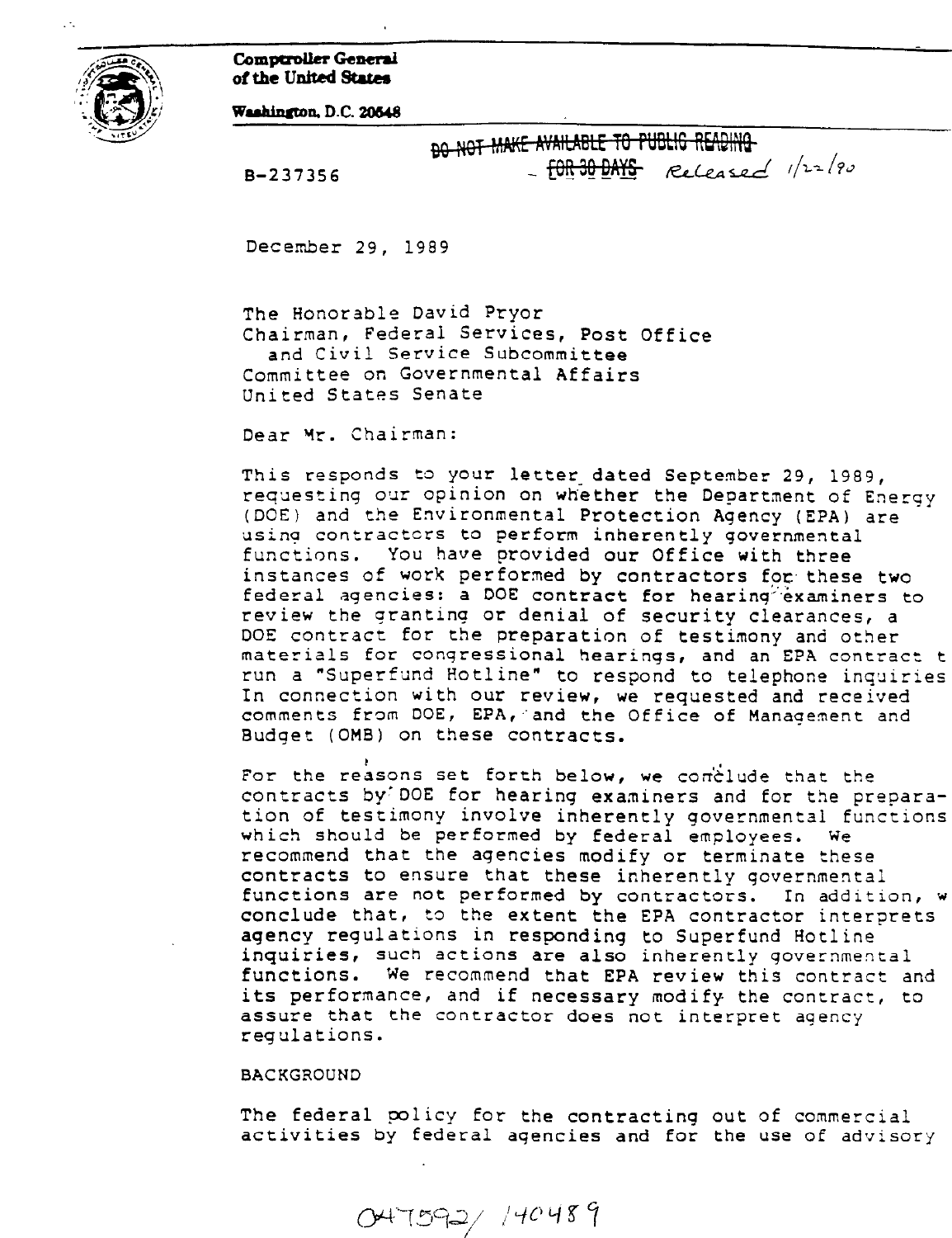and assistance (consultant) services by federal agencies is set forth in Office of Management and Budget Circulars No. A-76, Aug. 4, 1983, and No. A-120, Jan. 4, 1988. Circular A-76 provides that certain functions are inherently governmental in nature and, therefore, shall be performed by federal employees. Such a governmental function is defined in Circular A-76 as:

". . . a function which is so intimately relat to the public interest as to mandate performance by Government emplOyeeS. These functions include those activities which require either the exercise of discretion in applying Government authority or the use of value Judgment in making decisions for the Government. . . ."L/

Circular No. A-120 prcvides guidelines for the use of "advisory and assistance" (consulting) services. This Circular identifies functions for which adviscry and assistance services may not be utilized, including "work cf a policy, decision-making or managerial nature which is the direct responsibility of agency officials."2/

In several decisions, our Office has expressed the view that, in the context of OMB Circulars No. A-76 and A-120, certain functions are so related to the agency's mission that it would be inappropriate to contract out such functions. For example, we held in B-198137, June 3, 1982, that certain legally required auditing tasks could not be contracted out because they involved making discretionary decisions regarding the disposition of disputed monetary claims against the government. Hcwever, we identified certain auditing activities which were proper for contrac' ing since they were restricted to examining vouchers, verifying invoice amcunts and identifying billing errcrs. B-198137, supra. Similarly, we held in B-192518, Aug. 9, 1979, that the decision to accept or reject a particular candidate for a Young Adult Conservation Corps (YACC) program, and thus confer or deny a valuable federal benefit, should not be contracted out. We had no objection, however, to contracting for all other aspects of admlnistering the YACC program which did not involve the exercise of discretion or making judgments for the government.  $3/$ 

L/ OMB Circular No. A-76, para. 6e.

2/ OMB Circular No. A-120, para. 7B.

L/ See also 64 Comp. Gen. 408 (1985); 64 Comp. Gen. 149  $(1984)$ ; 62 Comp. Gen. 339 (1983).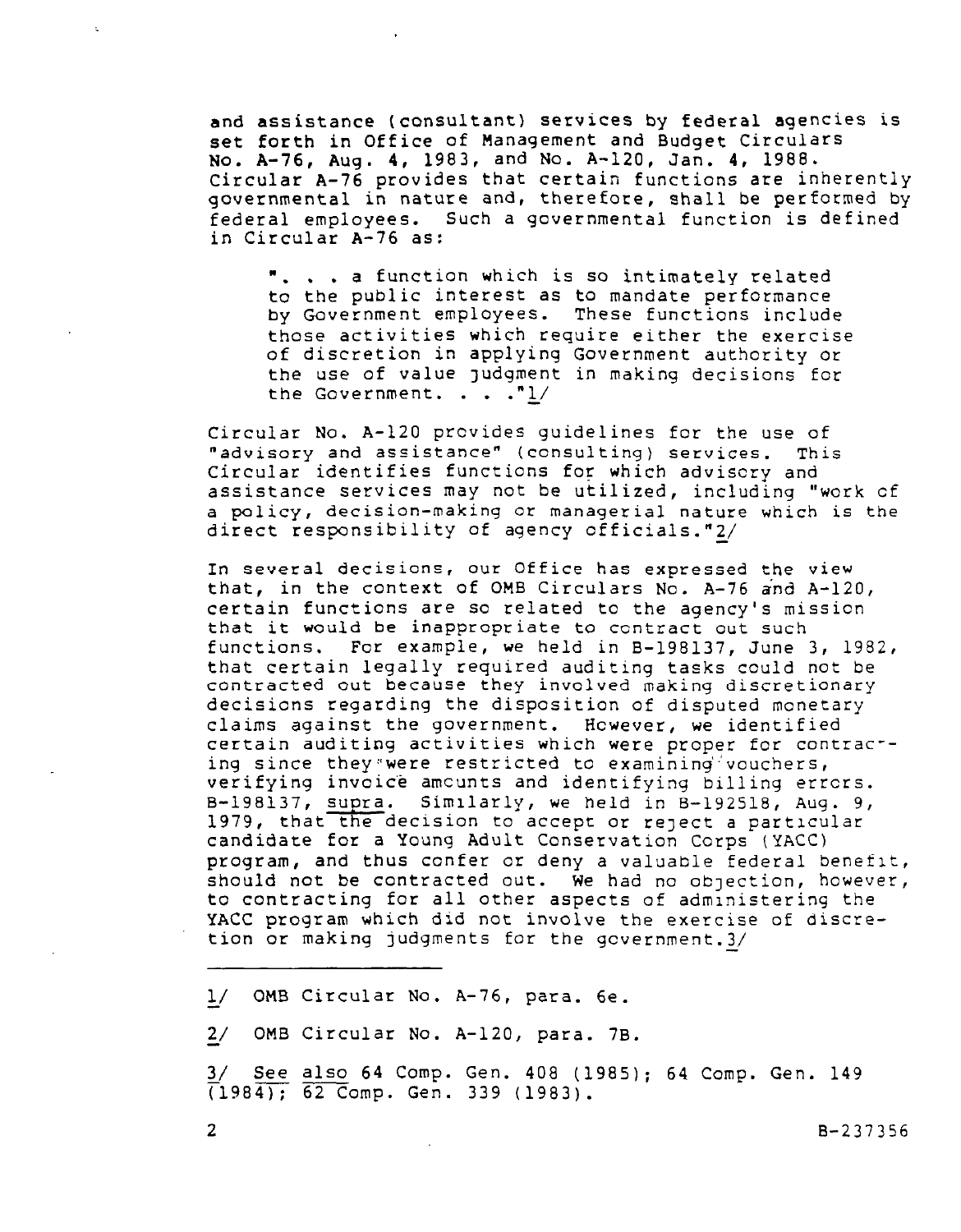## DISCUSSION

In the context of OMB policy and our decisions concerning inherently governmental functions, as summarized above, we will now analyze the three contracts presented in this case.

DOE Hearing Officer

The DOE contracted with the Maxima Corporation to provide Hearing Officers who conduct administrative hearings and Personnel Security Review Examiners who review findings concerning the eligibility of individuals for DOE security clearances.

Under 10 C.F.R. SS 710.20-710.39, procedures ate established for administrative review of questions concerning eligibility for a DOE security clearance. The manager of a DOE operations office appoints a Hearing Officer who considers evidence at a hearing, makes specific findings of fact concerning an individual, and recommends to the DOE manager the granting, denial, or revocation of the individual's security clearance. Among other responsibilities, the Hearing Officer (1) determines whether evidence, oral or written, is material and admissible at the hearing,  $(2)$ considers the credibility of witnesses, and (3) rules on the admissibility of documentary evidence. 10 C.F.R. 5s 710.26- 710.30. The determination of the Hearing Officer may be reviewed by three DOE Personnel Security Review Examiners as provided in 10 C.F.R. 55 710.30 and 710.31. As noted above, these Examiners are also contract personnel.

The question presented is whether these functions of the Hearing Officer; and the Personnel Security Review Examiner are inherently governmental functions that should only be performed by federal employees. The report to us frcm DOE, which focuses on the Hearing Officer position, states that the functions of the Hearing Officer are not inherently governmental since that individual provides only an advisory recommendaticn to the Assistant Secretary for Defense Programs, who makes the final determination whether to grant or deny the security clearance. The DOE contends that the contractor is providing a "support service" in the form of advisory recommendations, and that the use of independent parties as Hearing Officers \*enhances the integrity of the administrative review process and fosters greater due process for the individuals concerned."

The report to us from OMB states that the Hearing Officer functions should be performed by government personnel. The OMB points out that the Hearing Officer "considers and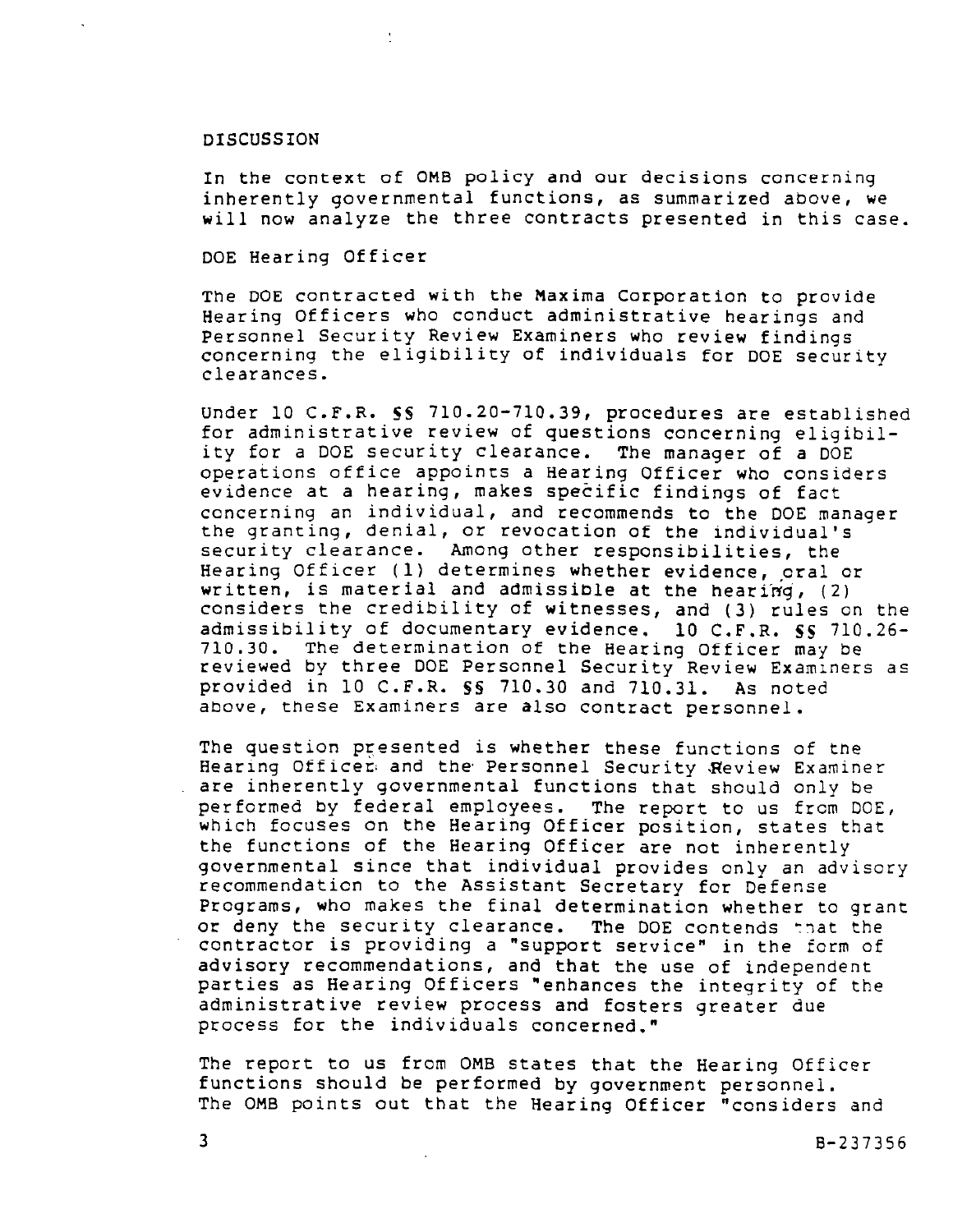rules on evidence in a disputed matter, makes specific findings as to the truth of the information provided, and determines whether the access should be granted, denied, or revoked." OHB concludes that the contractor is exercising discretion in applying government authority, which is contrary to OMB Circular No. A-76.

We agree with OMB'S analysis of the contract. In our opinion, the Hearing Officer and the Personnel Security Review Examiner provide quasi-judicial services which are inherently governmental functions that should not be procured by contract. Circular No. A-76 specifically includes "Judicial functions" as an example of an act of governing that should not be contracted out. Furthermore, the Hearing Officer exercises broad discretionary authority and makes individual value judgments for the government in virtually every aspect of the hearing process. Clearly, the Hearing Officer's exercise of discretion is an integral part of the hearing process.

DOE argues that this work is not inherently governmental since it is advisory in nature and the ultimate decisionmaker is a government official. However, the policies established by the OMB Circulars and decisions of this Office do not focus solely on the outcome of a decisionmaking process or on the ultimate decision-maker: Rather, our decisions and the policy established by OMB Circulars are based on the degree of discretion and value judgment exercised in the process of making a decision for the government. $4/$ 

That the final determination whether to grant or deny an individual's security clearance is made by the Assistant Secretary for Defense Programs does not obviate the need for personal delibe'ration, individual decisicn 'and considered value judgment on the part of the Hearing Officer in arriving at a recommendation. It is precisely that process which is the focus of any analysis of whether a functicn is an inherently governmental one that shculd not be contracted out.

DOE Preparation of Testimony

The DOE contracted with Systematic Management Services fcr support services for the Office of the Assistant Secretary for Defense Programs. Based on statements of prier work, it appears that the contractor provided briefing materials to DOE officials testifying before Congress; prepared

<sup>&</sup>amp;/ See B-198137, supra; B-192518, supra.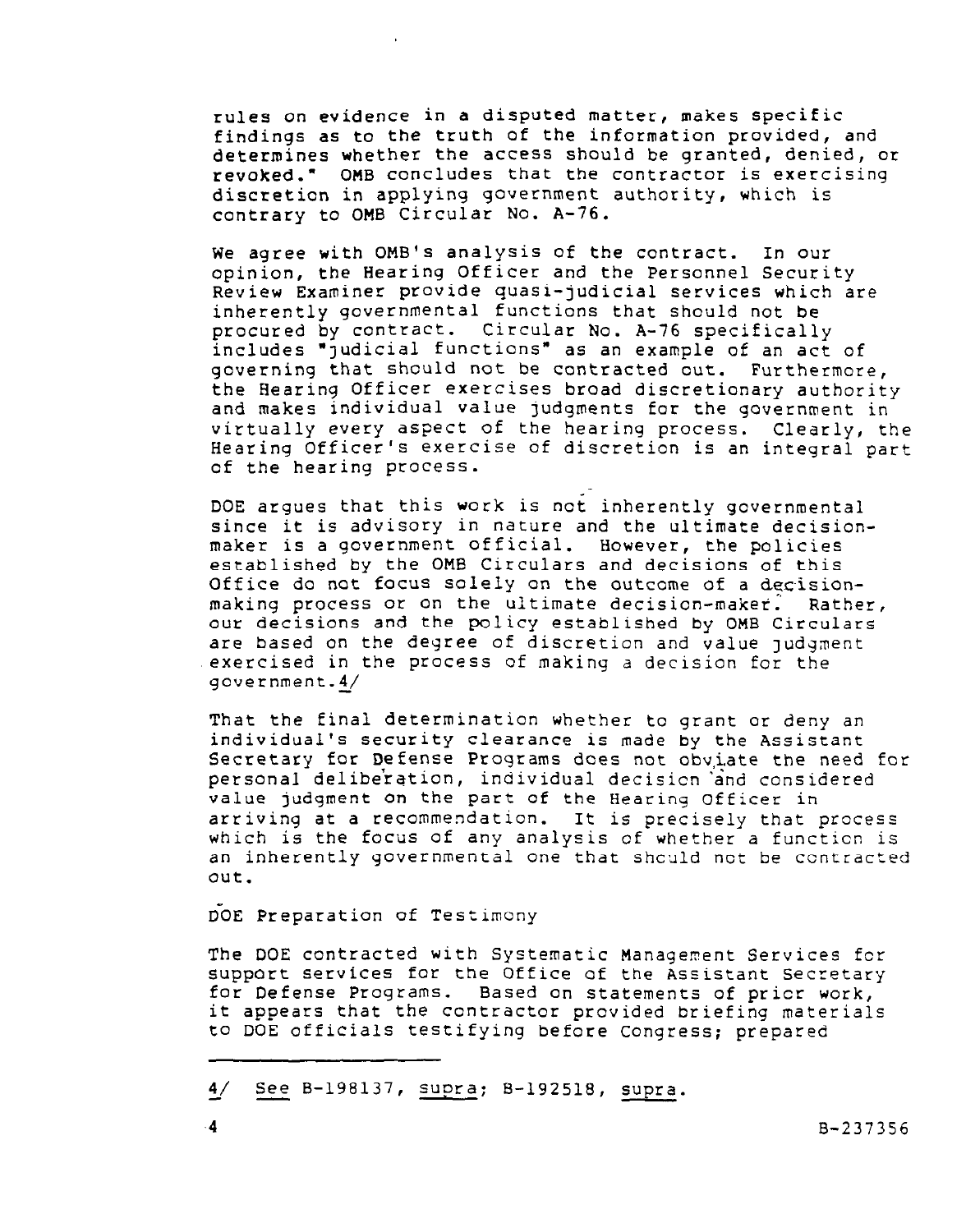answers to congressional inquiries resulting from confirmation hearings for the Secretary of Energy: prepared testimony, talking points, briefing books, materials and Viewgraphs for the Secretary for congressional hearings; and prepared a draft statement for the Secretary's use in appearances before congressional committees.

Under DOE regulations, a contractor may not initiate o originate draft testimony or present, as a representative of the government, testimony before a congressional committee or regulatory body.5/ DOE indicates that a contractor employee has provided comments on proposed draft testimony and on at least one occasion has written a full draft of testimony. The agency admits that there has been a failure to comply with the DOE order in this case.

Apart from the Violation of the DOE order, we believe that these contractor activities represent inherent governmental functions. In our opinion, a contractor who drafts testimony exercises discretion, makes value judgments for the government, and is in a position to establish policy for the agency. Therefore, we believe these services are inappropriately procured by contract. The OMB comments agree that the functions of testimony writer, as summarized in the task descriptions, are inherently governmental functions that should only be performed by government employees.

Tne DOE comments State that agency personnel review all drafts of proposed testimony before adopting and presenting them as the official statement of the agency before Congress. However, we Cannot agree with DOE that editing and reviewing contractor-generated materials effectively removes the inherently governmental aspects of the position of testimony writer. On the other hand, we would not objet: to a contract which provides for writer-editor secvlces in the preparation of statements or congressional testimony where the government's policy or position on a particular topic has been established and the contractor is responsible only for preparing a draft to reflect that agency policy or position.

EPA Superfund Hotline

Since 1980, EPA has contracted with GEO/Resource Consultants, Inc. (GRC) to operate a "Superfund Aotline" to answer telephone questions from government agencies, industry, and the public related to certain environmental laws. According

5/ DOE Order 4200.3B, Oct. 3, 1985.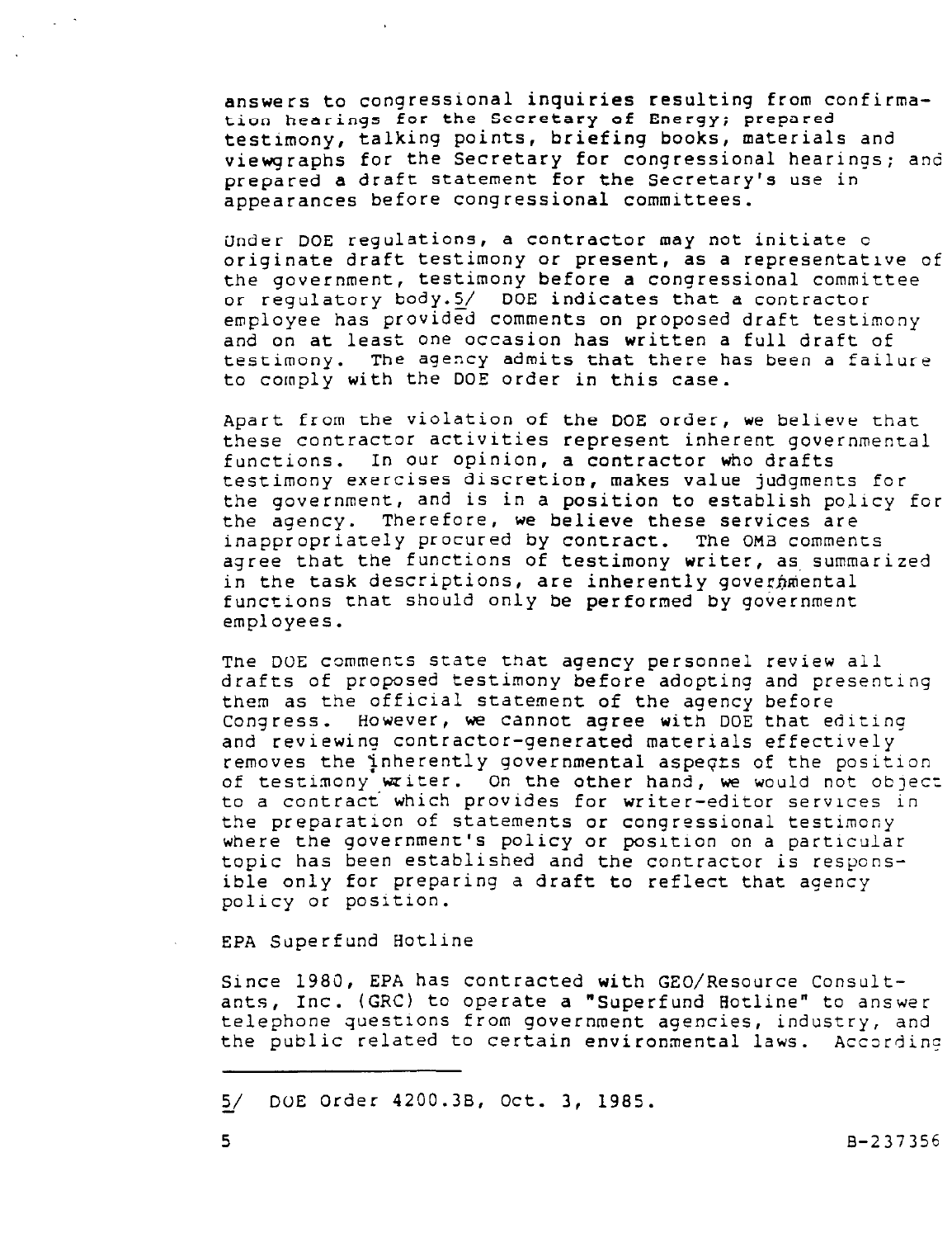to the EPA, GRC provides and maintains its own facility in Washington, D.C., including its own research library. The Hotline Staff consists of Information Specialists and Team Leaders trained to answer the telephones and to respond to inquiries concerning the agency's regulatory programs.

The EPA states that the Hotline staff answers approximately 80 percent of questions received while the caller remains on the telephone line and that generally these are routine questions involving a recitation of the regulations and policies previously developed and furnished by EPA. Questions that cannot be answered immediately are researched by GRC staff whc then contact the caller with the response.

In the event the GRC Staff cannot confidently answer the initial question or cannot find a clear answer in the regulations or other research materials, the GRC staff will contact EPA. Approximately 60 calls per month are referred to EPA staff. The determination of whether to refer a question to EPA for resclution iS made by the GRC staff.

The EPA contends that the Superfund Hotline contract dces not fall within any of the examples of inherently governmental functions enumerated in OMB Circular No. A-76. According to EPA, contractor employees do not exercise discretion in applying government authority or use value judgments in making decisions for the government. The agency argues that the contractor is merely a conduit for information.

OMB comments that the operation of a hotline would normally be considered a commercial activity but that if the contractor is interpreting agency regulations, as oppcsed to providing responses based on prior government interpretations, that function should be performed by government employees.

We believe that aspects of the EPA contract raise questicns concerning the amcunt cf discretion and value judgment exercised by the contractor. For example, while 80 percent of the questions received by the contractor are routine in nature, requiring mere recitation of the "plain meaning of regulations" and policies or interpretations developed by EPA, 20 percent require additional research and scme of these questions are referred to EPA personnel for resclution. The agency states that in determining whether to refer an issue to EPA, the contractor applies a "reasonable doubt" standard.